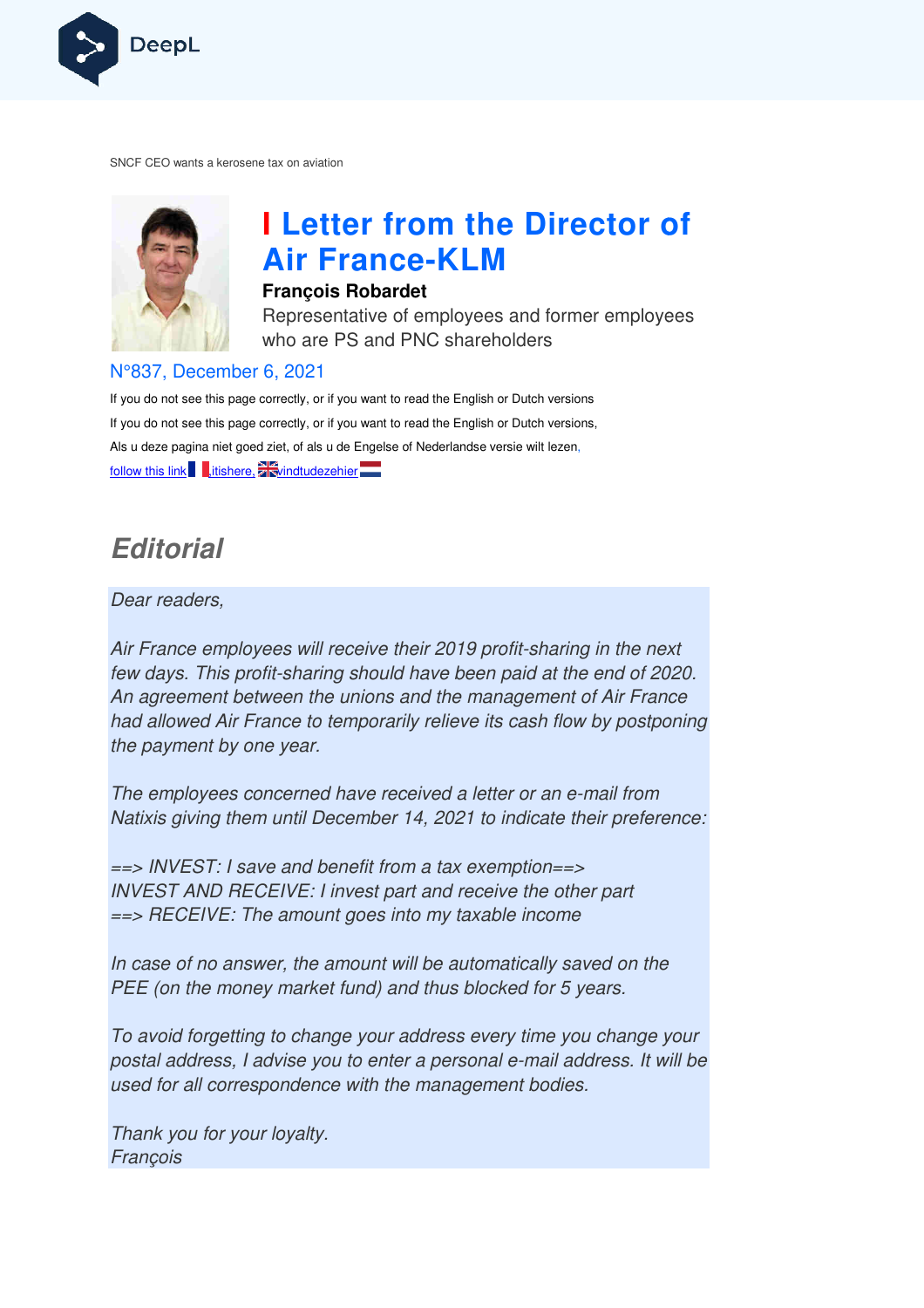## **Monday's Press Review**

## **> SNCF CEO wants a kerosene tax on aviation: "trains are not expensive, it's the plane that's not expensive enough" (Farandou)**

(source La Tribune) December 1 - The time when the heads of the SNCF, Air France and Aéroports de Paris discussed cooperation between planes and trains in a peaceful manner seems long gone. However, it was **only a few months ago**, on 21 June to be exact, when Jean-Pierre Farandou, **the CEO of the rail company, came to the Paris Air Forum to debate with Anne Rigail, the CEO of Air France,** Augustin de Romanet, the CEO of ADP, and Florent Menegaux, the CEO of Michelin, **on the theme of "how to reconcile the train and the plane**". A few days earlier, in La Tribune's "T" magazine, he confided on this subject:

"The relationship with air transport will always be ambivalent. We are in 'coopetition'. But **this competition is a bit outdated and it is preferable to enter into a logic of complementarity**. The law can certainly set the cursor for this complementarity, but we must work with the airlines to develop it.

**Today,** far from this benevolent discourse, **Jean-Pierre Farandou has brought out the heavy artillery against aviation, calling for more taxes on its competitor in the air.** 

"It's not the train that's too expensive, it's the plane that's not expensive enough," he explained to the National Assembly's sustainable development committee, after being asked about the high cost of train tickets compared to air travel on certain destinations in France. He asked: "Do we charge the cost of the carbon impact of the plane ticket or not?", adding:

"**I don't understand why airlines are exempt from any tax on kerosene**. I pay taxes on my energy, on my diesel fuel..."  $\left( \ldots \right)$ 

**While Jean-Pierre Farandou is factually correct in pointing out the absence of taxes on kerosene, he forgets that air transport is one of the most taxed sectors**, sometimes more than others when it is the only one to pay the Chirac tax to finance health programmes in certain developing countries. Or when it has to pay colossal sums to finance drastic security measures, while the railways are asked to take much lighter measures which are, moreover, financed in large part by the taxpayer. Above all, Mr Farandou fails to mention that Air France and Easyjet offset all their carbon emissions on domestic flights.

**The airline industry is also likely to point out that the carbon footprint of trains must take into account the CO2 emissions linked to the construction of high-speed rail lines and the regeneration of**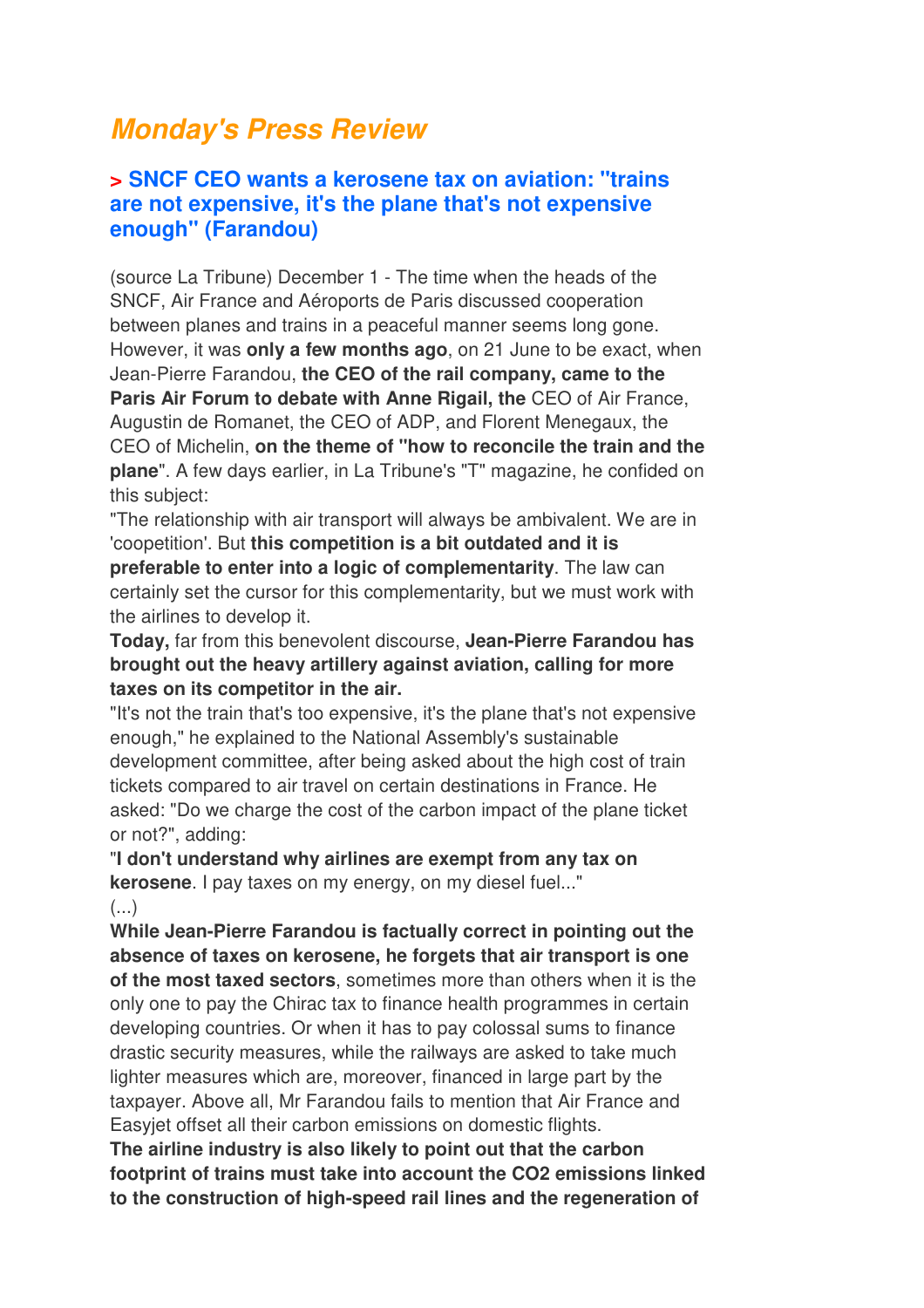#### **the rail network. A calculation that would reduce the gap between the two modes of transport regularly cited by the SNCF.** According

to figures from Ademe, the French Environment and Energy Management Agency, aircraft emit 80% more CO2 than trains. This is due to the share of nuclear power in France's electricity. Finally, by explaining that the SNCF is not expensive, Jean-Pierre Farandou is going to rekindle the debate on the high cost structure of the railway company and its productivity.

The SNCF boss also regretted that European long-distance road transport is exempt from any carbon tax. "If I had one wish to make, it would be to think about extending carbon taxes to all transport activities," he said.

#### **My comment:** What is it that has bitten the CEO of the SNCF?

Reactions have been numerous. The FNAM (Fédération Nationale de l'Aviation et de ses Métiers) reminded us that airlines are heavily taxed.

The FNAM thus took the example of a Paris-Nice ticket by plane, sold for 90 euros (median fare 2018). Multiple taxes and fees (about ten) amount to 48 euros, not counting the cost of carbon offsets. As a reminder, Air France offsets all carbon emissions on the domestic network since 2019.

For his part, the Minister Delegate for Transport, Jean-Baptiste Djebarri, replied to the CEO of the SNCF: "I can't hide my astonishment at hearing you once again express your anti-aircraft position when the State has never invested so much in the railways. And the Minister added that "trains and planes are complementary", even accusing him of launching a counter-productive polemic.

I will not comment further. However, I invite you to listen to the scientist Aurélien Barrau on youtube in his video entitled "Quelques maux sur la SNCF". It's very interesting.

## **> KLM code-shares with ITA Airways**

(source Air Journal) December 6 - **KLM** Royal Dutch Airlines **has signed a code-share agreement with ITA Airways**, allowing each to benefit from the other's network beyond Amsterdam and Rome or Milan. As with the similar agreement signed with the now defunct Alitalia, the Dutch flag carrier will be able to offer ITA Airways flights under the KL code to more destinations in Italy and South Eastern Europe. KLM passengers will be able to travel with ITA via Rome-Fiumicino or Milan airports to eight 'new destinations': Palermo, Reggio Calabria, Bari, Brindisi, Lamezia-Terme and Trieste in Italy, as well as to Malta and the Albanian capital Tirana.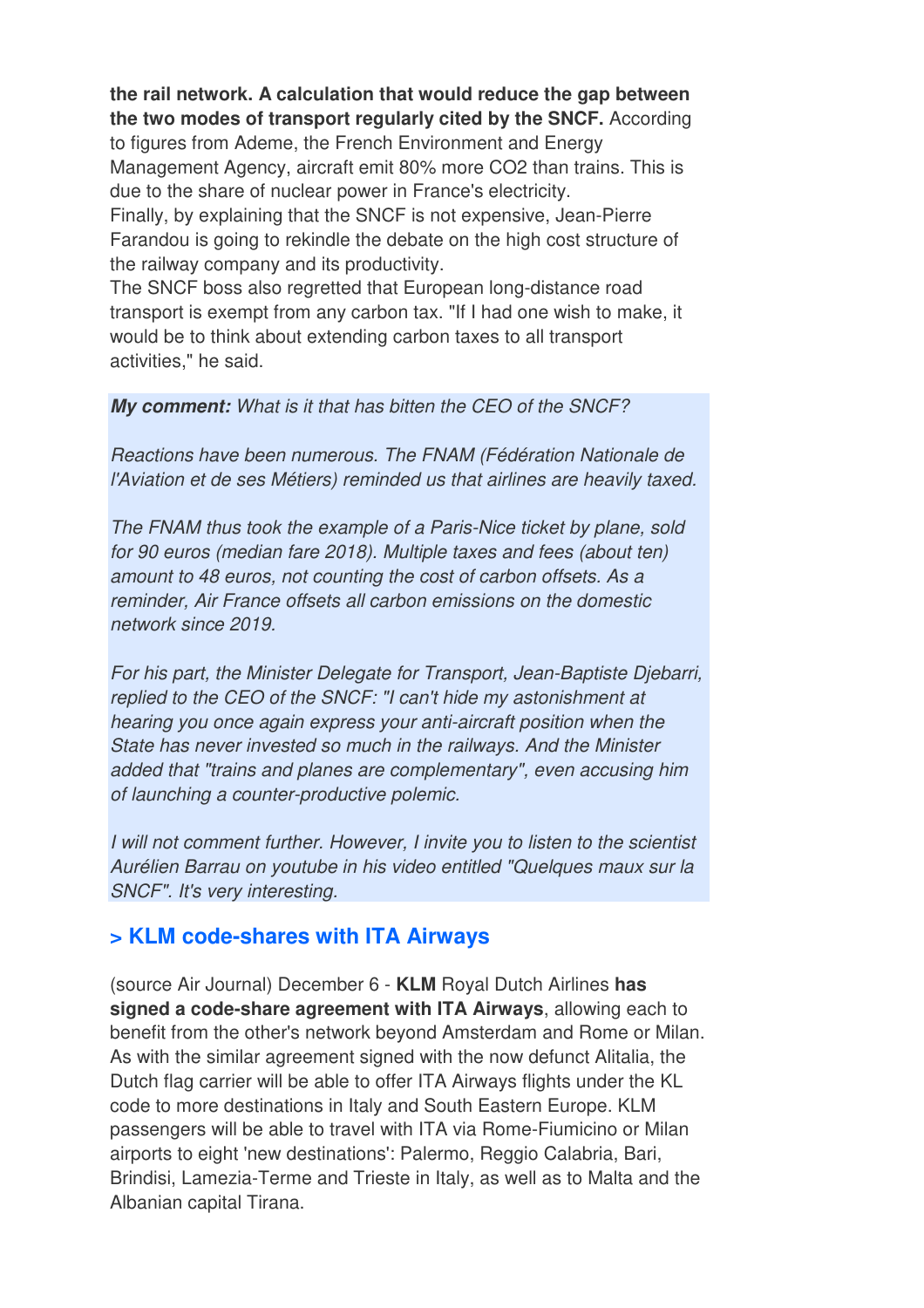(...)

ITA Airways, which officially took off on October 15, will enjoy access to "a large number of European destinations" under the AZ code, including destinations in the UK and Scandinavia.

"It is **very good news that KLM and ITA Airways were able to reach an agreement so quickly after the loss of Alitalia**, allowing them to work together on European routes. Italy is an important market for the European airline industry, both for business and leisure travellers. Partnerships like this are important for our ability to provide the best possible service to our customers, who travel through Schiphol from all corners of the world," **said Pieter Elbers, CEO of the Dutch airline in the SkyTeam alliance**.

ITA Airways has officially joined the SkyTeam alliance, alongside Air France-KLM, Delta Airlines and China Eastern Airlines, among others, and like Alitalia before it.

**My comment:** The cooperation between Alitalia and the airlines of the Air France-KLM group has had its ups and downs. While attempts at a capital merger have all failed, commercial agreements have always been beneficial to the partners.

The agreement signed between ITA and KLM should also benefit both companies.

## **> Airbus sells A220, A320neo and A330neo to Italia Trasporto Aereo (ITA), big contract!**

(source Capital) December 1st - New commercial success for Airbus. **The former Italian airline** Italia Trasporto Aereo (ITA) has **ordered 28 aircraft: 7 A220 single-aisle aircraft, 11 A320neo and 10 A330neo long-haul aircraft**. A contract that confirms the memorandum of understanding announced on 30 September. At the latest list price published in 2018 by the aircraft manufacturer but never applied in reality due to discounts granted, the transaction amounts to nearly 4.7 billion euros. "In addition, the Italian airline will continue its plans to lease A350s to complete its fleet upgrade," Airbus added in a statement. **ITA**, which began flying on October 15, **had signed an agreement with aircraft leasing company Air Lease Corporation (ALC) at the end of September for an additional 31 new-generation short-, mediumand long-haul Airbus aircraft**.

(...)

**My comment:** ITA, by purchasing new aircraft, is equipping itself with the means to respect the commitments made with the European Commission regarding the reduction of CO2 emissions.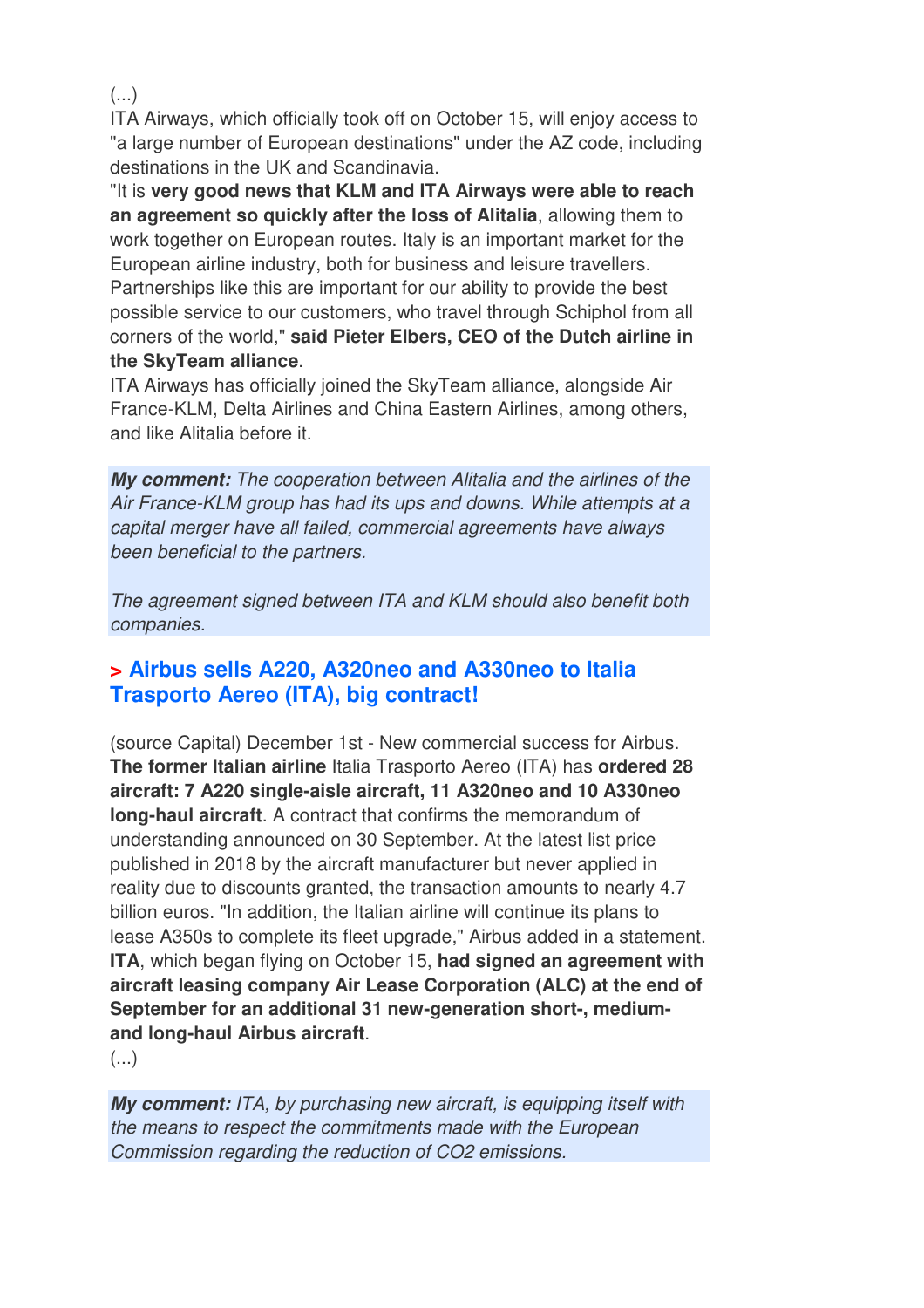## **> China approves Boeing 737 MAX modifications**

(source Journal de l'Aviation) December 1 - **China has just issued an airworthiness directive that will soon allow the Boeing 737 MAX to return to the air after more than two and a half years of downtime**. No date for the return to service has been given, but operators are

reportedly preparing for early next year.

The CAAC says that after conducting a sufficient assessment, it considers the corrective measures to be "adequate".

The Chinese regulator had conducted a full and thorough technical review of the Boeing 737 MAX in cooperation with the US FAA earlier this year and on-site testing was conducted this summer. **Fifteen airlines are lining up 737 MAXs in China**, aircraft delivered before the March 2019 flight ban. Boeing, for its part, had said that nearly a third of the roughly 370 737 MAX aircraft in storage were already destined for Chinese customers.

**My comment:** The approval covers the two operational versions of the B737 Max: the B737-8 (189 to 197 seat capacity) and the B737-9 (200 to 215 seat capacity).

The B737-10 (219-230 seat capacity), which is undergoing certification in the United States, is not affected.

## **> Monumental success for Dassault Aviation as it places 80 Rafales in the United Arab Emirates**

(source Journal de l'Aviation) December 3 - It was a historic contract that awaited Emmanuel Macron during his official visit to the United Arab Emirates. **Abu Dhabi is ordering 80 Rafale fighter jets from Dassault Aviation, a firm contract estimated at €14 billion, not including the weapons that will also be supplied**. This is the largest order ever signed by Dassault Aviation, and one of the largest defense contracts ever signed by France. It is also more aircraft than initially planned in the call for tenders (63).

(...)

**The United Arab Emirates is the sixth country in the world to acquire Rafales**, in addition to France, confirming the multiplication of export contracts for the Dassault Aviation fighter jet since 2015.  $(\ldots)$ 

The Rafale acquisition contract is accompanied by a specific contract for its armaments with MBDA (Mica NG air-to-air missiles and Black Shaheen

cruise missiles). The US Air Force will thus be the second user of the Rafale F4. In total, the overall contract is worth more than 16 billion euros.

(...)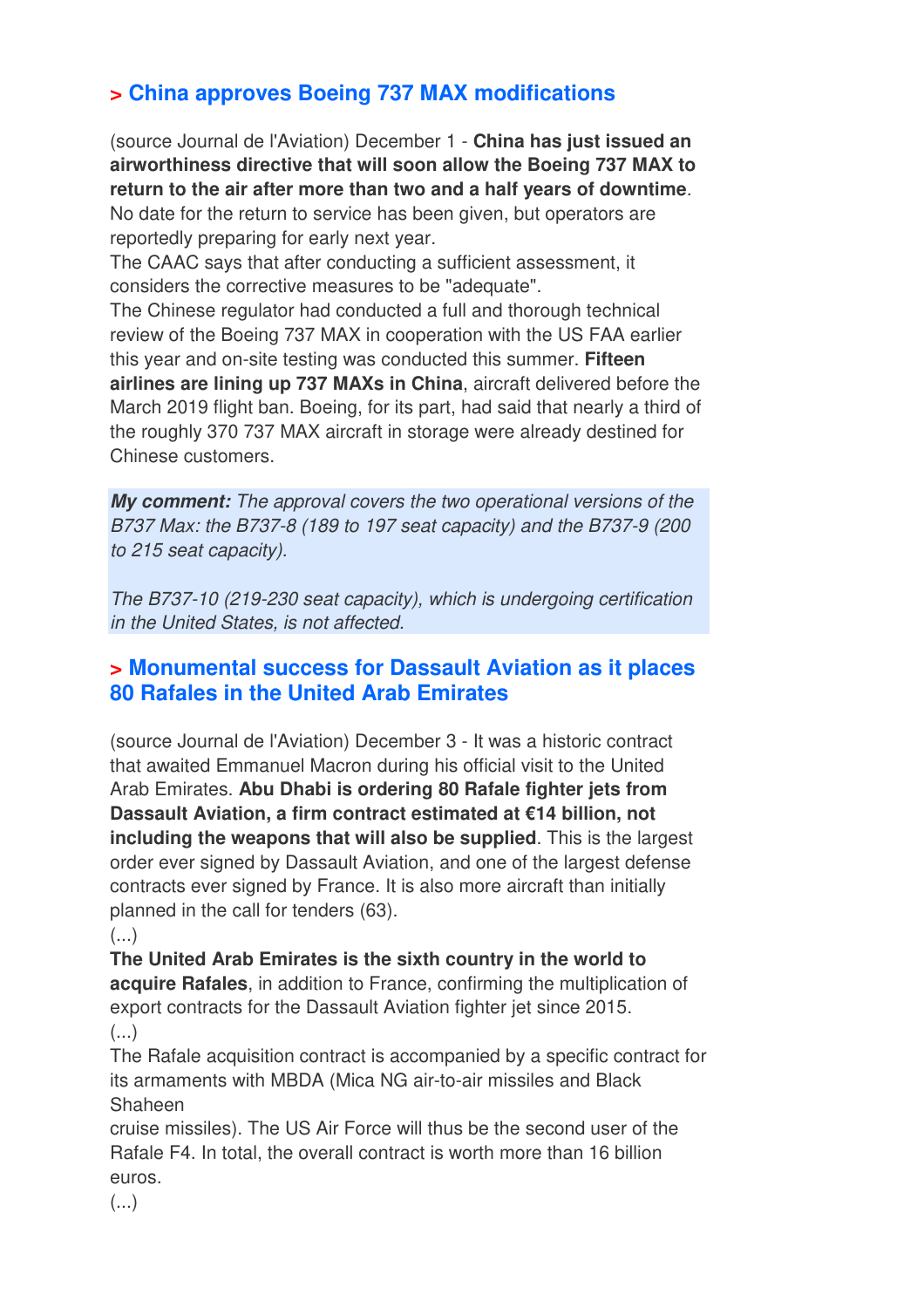The CEO of Dassault Aviation also announced that this new contract will now have to "more than double" the current production capacity of the fighter aircraft in view of its record order book. Thousands of jobs could thus be created over the next few years in the entire ecosystem of 400 companies contributing to the Rafale program.

**This year alone, Dassault's fighter jet has been sold once again to Egypt** (30 aircraft in addition to an initial order for 24, a contract that took effect on November 15), **to Greece** (6 new aircraft and 12 taken from the French Air Force fleet, with an announcement for another 6 new aircraft) **and to Croatia** (two two-seater and ten single-seater F3Rs taken from the French fleet starting in 2023).

And the Rafale is still of interest to India (potential for 114 additional Rafales), Indonesia (36) and Finland (tender for 64 aircraft).

**My comment:** The question is always the same: do the jobs created in France justify the sale of arms, especially if the buyer has little respect for human rights?

## **> Airbus: CMA CGM orders 4 A350F cargo aircraft**

(source Boursier) November 22 - CMA CGM Group and Airbus have signed a memorandum of understanding for the purchase of four A350F freighter aircraft. This order, which is expected to be finalized in the coming weeks, will bring the Airbus fleet operated by CMA CGM to 9 aircraft, including 5 A330-200Fs.

**The aircraft will be operated by CMA CGM AIR Cargo, CMA CGM's recently launched air cargo business**.

**My comment:** The CMA CGM Group is a world leader in maritime transport, with a fleet of nearly 600 vessels. It has the financial means to succeed in air cargo.

Its new aircraft are expected to be based at Roissy Charles de Gaulle, making it a serious competitor for the Air France-KLM group.

## **End of the press review**

**> Payment of the 2019 Air France profit-sharing scheme. Advice for employees and former employees who are shareholders** 

**The employees of Air France will receive these days the profitsharing 2019. This profit-sharing should have been paid at the end of 2020**. An agreement between the unions and Air France management has enabled Air France to temporarily relieve its cash flow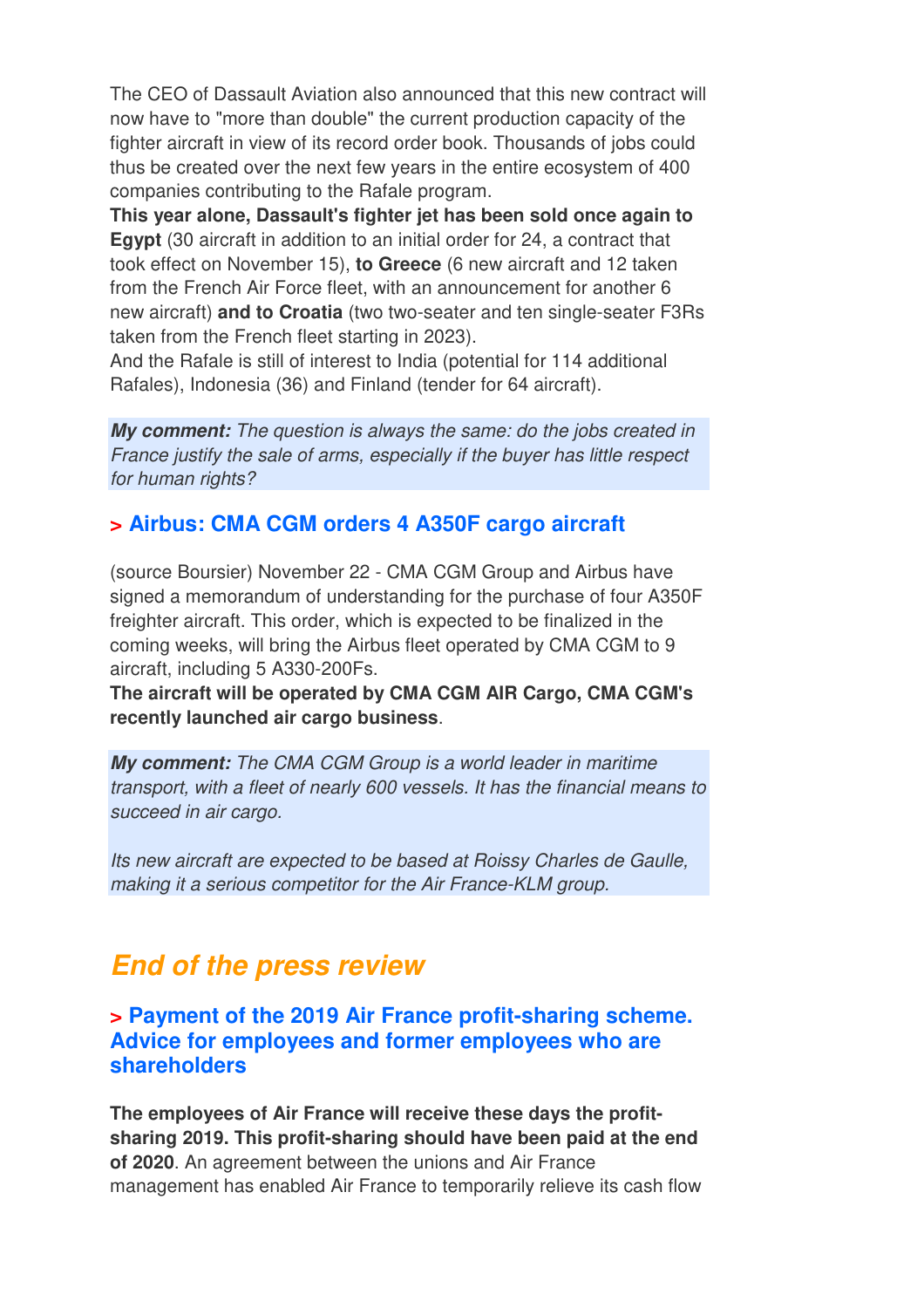by postponing the payment by one year.

#### **The employees concerned have received a letter from Natixis giving them until 14 December 2021 to indicate their preference**:

 $\epsilon$ => INVEST I save and benefit from a tax exemption\* ==> INVEST AND RECEIVE I invest part and receive the other  $\Rightarrow$  RECEIVE The amount is included in my taxable income

To avoid forgetting to change your address every time you change your postal address, **I advise you to enter a personal e-mail address**. It will be used for all correspondence with the management bodies.

Keep all the documents relating to your Air France-KLM shares in one place: all the letters you receive from the various managers, Natixis, Société Générale, your personal financial institution if you bought your shares through it.

You will find on my **website** how to access the managers' websites.

## **> My comments on the Air France-KLM share price trend**

**Air France-KLM shares** closed at **3.953 euros** on Monday 6 December. **It has risen sharply this week by +4.47%.** 

Before the coronavirus epidemic, Air France-KLM shares were at 9.93 euros.

**The average (consensus) analyst price for AF-KLM shares is 3.29 euros**. The highest price target is 5.5 euros, the lowest 1 euro. You can find the details of the analysts' consensus on my blog. I do not take into account the opinions of analysts prior to the beginning of the health crisis.

#### **Brent crude oil** (North Sea) is **up slightly this week by \$1 to \$74.**

At the end of October 2020, it was at a low of \$37.

**At \$86 on October 25, Brent reached a level not seen since 2014**, supported by supply disruptions and underlying demand. Natural gas prices continue to rise to their highest level in at least seven years. Investors seem to feel that hydrocarbon producers have cut back too much during the pandemic so that demand pressure is unbalancing the market.

#### **This indicative information does not constitute an invitation to sell**